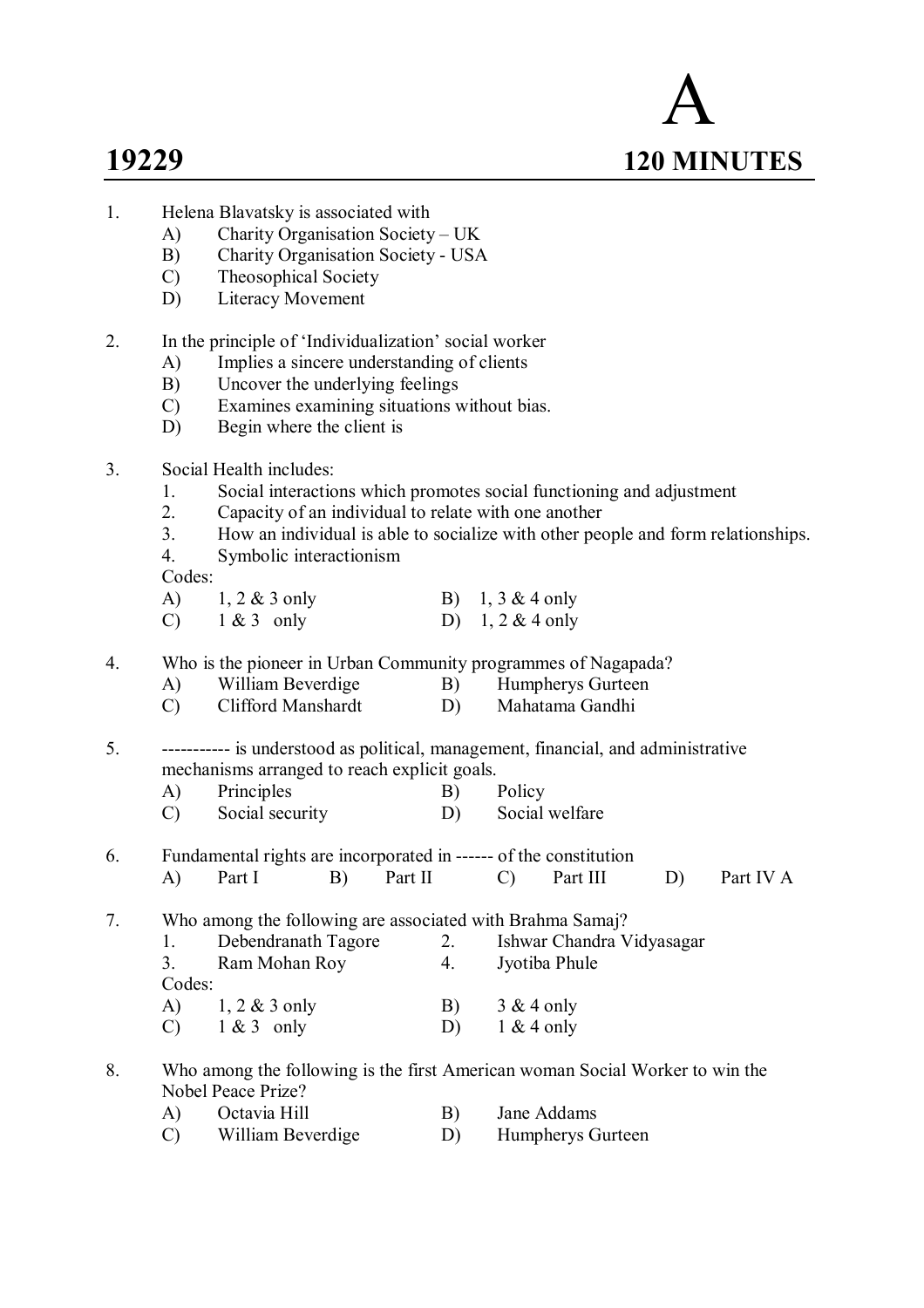| 9.  | A)<br>$\mathcal{C}$                                                                                                                                                                                                                              | India was successfully admitted into full IFSW membership through<br><b>NAPSWI</b><br><b>IATSW</b>                                                                                                                                                        |    |      | B)<br>D)       | <b>INPSWA</b><br><b>ASSWI</b> |                      |    |              |
|-----|--------------------------------------------------------------------------------------------------------------------------------------------------------------------------------------------------------------------------------------------------|-----------------------------------------------------------------------------------------------------------------------------------------------------------------------------------------------------------------------------------------------------------|----|------|----------------|-------------------------------|----------------------|----|--------------|
| 10. | A)<br>$\mathcal{C}$                                                                                                                                                                                                                              | "In the happiness of the subjects lies the king's happiness" is from ----<br>Rig Veda<br>Ramayana                                                                                                                                                         |    |      | B)<br>D)       | Arthasastra                   | <b>Bhagavat Gita</b> |    |              |
| 11. | Arrange the following concepts in the right chronological order:<br>1. Settlement Movement<br>2. Charity Organisation Society<br>Child welfare Movement<br>3. Philanthropy<br>4.<br>5. Professional Social Work Education                        |                                                                                                                                                                                                                                                           |    |      |                |                               |                      |    |              |
|     | A)                                                                                                                                                                                                                                               | $(3, 4, 2, 1, 5 \quad B)$ $(3, 2, 4, 1, 5 \quad C)$ $(2, 1, 3, 4, 5 \quad D)$ $(3, 2, 1, 4, 5)$                                                                                                                                                           |    |      |                |                               |                      |    |              |
| 12. | A)<br>$\mathcal{C}$                                                                                                                                                                                                                              | The Constitution of India was implemented under --------.<br>The Cripps Mission<br><b>Cabinet Mission Plan</b>                                                                                                                                            |    |      | B)<br>D)       | Wavell Plan                   | None of the above    |    |              |
| 13. | obligation.                                                                                                                                                                                                                                      | An order that is issued from a court of superior jurisdiction that commands an inferior<br>Tribunal, Corporation or individual to perform, or refrain from performing, a<br>particular act, the performance or omission of which is required by law as an |    |      |                |                               |                      |    |              |
|     | A)<br>$\mathcal{C}$                                                                                                                                                                                                                              | Writ Mandamus<br>Quo-Warranto                                                                                                                                                                                                                             |    |      | B)<br>D)       | Certiorari<br>Prohibition     |                      |    |              |
| 14. | A)<br>$\mathcal{C}$                                                                                                                                                                                                                              | A set of laws that governs how members of a society are to behave:<br>Procedural law<br><b>CrPC</b>                                                                                                                                                       |    |      | B)<br>D)       | <b>IPC</b>                    | Substantive law      |    |              |
| 15. | A)                                                                                                                                                                                                                                               | Regular Parole is granted for a maximum period of ----- except in some cases, to the<br>convicts who have served at least one year of imprisonment.<br>Two weeks                                                                                          | B) |      | Three weeks C) |                               | Four weeks           | D) | Six weeks    |
| 16. | Three important acts were also enacted as part of the Hindu Code Bills 1955<br>The Hindu Succession Act<br>1.<br>2.<br>The Hindu Minority and Guardianship Act,<br>3.<br>The Hindu Adoptions and Maintenance Act.<br>4.<br>The Hindu Divorce Act |                                                                                                                                                                                                                                                           |    |      |                |                               |                      |    |              |
|     | A)                                                                                                                                                                                                                                               | $1, 2 \& 3$ only B)                                                                                                                                                                                                                                       |    |      |                | $3 & 4$ only C)               | $1 & 3$ only         | D) | $1 & 4$ only |
| 17. | A)                                                                                                                                                                                                                                               | National Food Security Act was signed in to law on:<br>2002                                                                                                                                                                                               | B) | 2013 |                | $\mathcal{C}$                 | 2017                 | D) | 2010         |
| 18. | A)<br>$\mathcal{C}$                                                                                                                                                                                                                              | Which article of the Constitution says that "the state shall endeavor to protect and<br>improve the environment and to safeguard the forests and wild life of the country'?<br>Article 48 - A<br>Article 58 A                                             |    |      | B)<br>D)       | Article 51 A<br>Article 61 A  |                      |    |              |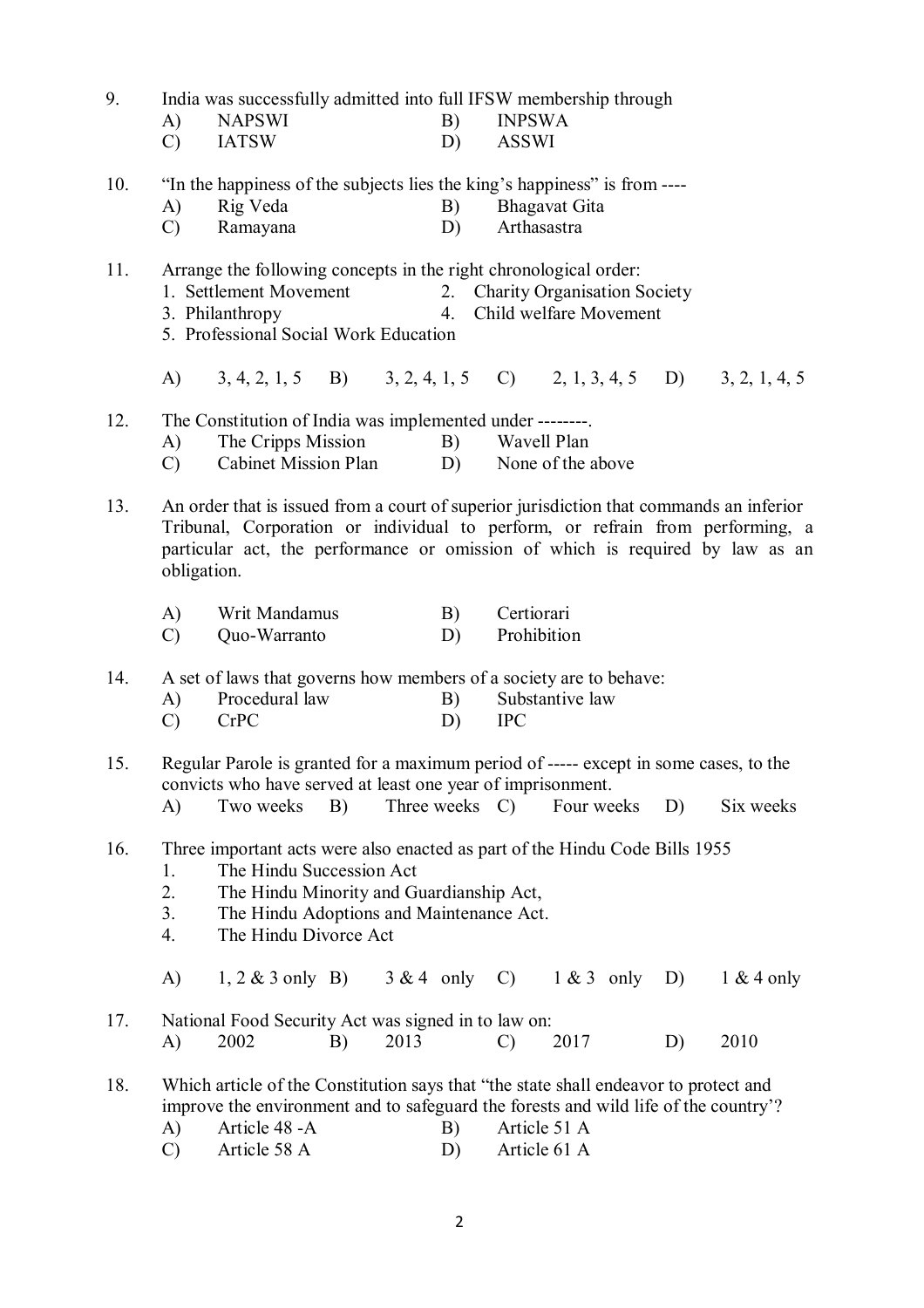| 19. | Match the following legislations with the year of enactment:<br>$List-I$<br>a. Child Labour (Prohibition & Regulation) Act<br>b. Prohibition of Child Marriage Act<br>c. Infant Milk Substitutes Act<br>d. Commissions for the Protection of Child Rights Act |                                                                                              |                                                                                                                                                                                                                                                             |    |              |                                                                                                                                           | $List-II$<br>1.1986<br>2. 2006<br>3. 1993<br>4. 2005 |                                                                |                              |    |                                                                                                        |
|-----|---------------------------------------------------------------------------------------------------------------------------------------------------------------------------------------------------------------------------------------------------------------|----------------------------------------------------------------------------------------------|-------------------------------------------------------------------------------------------------------------------------------------------------------------------------------------------------------------------------------------------------------------|----|--------------|-------------------------------------------------------------------------------------------------------------------------------------------|------------------------------------------------------|----------------------------------------------------------------|------------------------------|----|--------------------------------------------------------------------------------------------------------|
|     | (A)<br>$\mathcal{C}$ )                                                                                                                                                                                                                                        | $a-3$ , $b-4$ , $c-2$ , $d-1$                                                                | $a-4, b-2, c-3, d-1$                                                                                                                                                                                                                                        |    |              | B)<br>D)                                                                                                                                  |                                                      | $a-2$ , $b-4$ , $c-1$ , $d-3$<br>$a-1$ , $b-2$ , $c-3$ , $d-4$ |                              |    |                                                                                                        |
| 20. | Reason $(R)$ :                                                                                                                                                                                                                                                |                                                                                              | Assertion (A): In India arranged marriages are considered the best way to get a boy<br>and a girl to tie the marital knot.<br>Here prevails a thinking that they are a lot wiser and experienced than<br>their children, and will decide the best for them. |    |              |                                                                                                                                           |                                                      |                                                                |                              |    |                                                                                                        |
|     | A)<br>(A) and (R) are correct and (R) is the correct explanation of $(A)$<br>(A) and (R) are correct but R is not the correct explanation of $(A)$<br>B)<br>$(A)$ is true but $(R)$ is false<br>$\mathcal{C}$<br>$(A)$ is false but $(R)$ is true<br>D)       |                                                                                              |                                                                                                                                                                                                                                                             |    |              |                                                                                                                                           |                                                      |                                                                |                              |    |                                                                                                        |
| 21. | A)<br>$\mathcal{C}$                                                                                                                                                                                                                                           | The term community work was coined by:<br>William Beverdige<br>Jane Adams                    |                                                                                                                                                                                                                                                             |    |              | B)<br>D)                                                                                                                                  |                                                      | Humpherys Gurteen                                              | Gulbenkian Foundation.       |    |                                                                                                        |
| 22. | 1.<br>3.                                                                                                                                                                                                                                                      |                                                                                              | units and systems within a community.<br>Production- distribution- consumption<br>Social disorganisation                                                                                                                                                    |    |              | Which among the following are the major functions associated with the various social<br>Socialization<br>2.<br>4.<br>Social participation |                                                      |                                                                |                              |    |                                                                                                        |
|     | A)                                                                                                                                                                                                                                                            |                                                                                              |                                                                                                                                                                                                                                                             |    |              |                                                                                                                                           |                                                      |                                                                |                              |    | 1, 2 & 3 only B) 1, 3 & 4 only C) 1, 2 & 4 only D) 1 & 4 only                                          |
| 23. | termed as<br>A)<br>$\mathcal{C}$                                                                                                                                                                                                                              | Social Ambiguity<br>Social strain                                                            |                                                                                                                                                                                                                                                             |    |              | B)<br>D)                                                                                                                                  |                                                      | Social facilitation<br>Social loafing                          |                              |    | The tendency of individuals to put forth less effort when they are part of a group is                  |
| 24. | A)                                                                                                                                                                                                                                                            | The structural adjustment programme was undertaken in India in the year<br>1990              |                                                                                                                                                                                                                                                             | B) | 1991         |                                                                                                                                           | $\mathcal{C}$                                        | 1992                                                           |                              | D) | 1993                                                                                                   |
| 25. | A)                                                                                                                                                                                                                                                            | Four classes                                                                                 |                                                                                                                                                                                                                                                             | B) | Five classes |                                                                                                                                           | $\mathcal{C}$                                        | Six classes                                                    |                              | D) | Based on the population size, the Indian census records classify the urban area into:<br>Seven classes |
| 26. | termed as:<br>A)<br>$\mathcal{C}$                                                                                                                                                                                                                             | Gesselschaft                                                                                 | Virtual community                                                                                                                                                                                                                                           |    |              | B)<br>D)                                                                                                                                  |                                                      | Gemeinschaft<br>E-communities                                  |                              |    | Communities that are characterized by rational self-interest and contrived nature are                  |
| 27. | A)<br>$\mathcal{C}$                                                                                                                                                                                                                                           | TRIPS is an international legal agreement between all the member nations of:<br>G 20 Nations | South East Asian Countries                                                                                                                                                                                                                                  |    |              | B)<br>D)                                                                                                                                  | <b>IMF</b>                                           |                                                                | The World Trade Organization |    |                                                                                                        |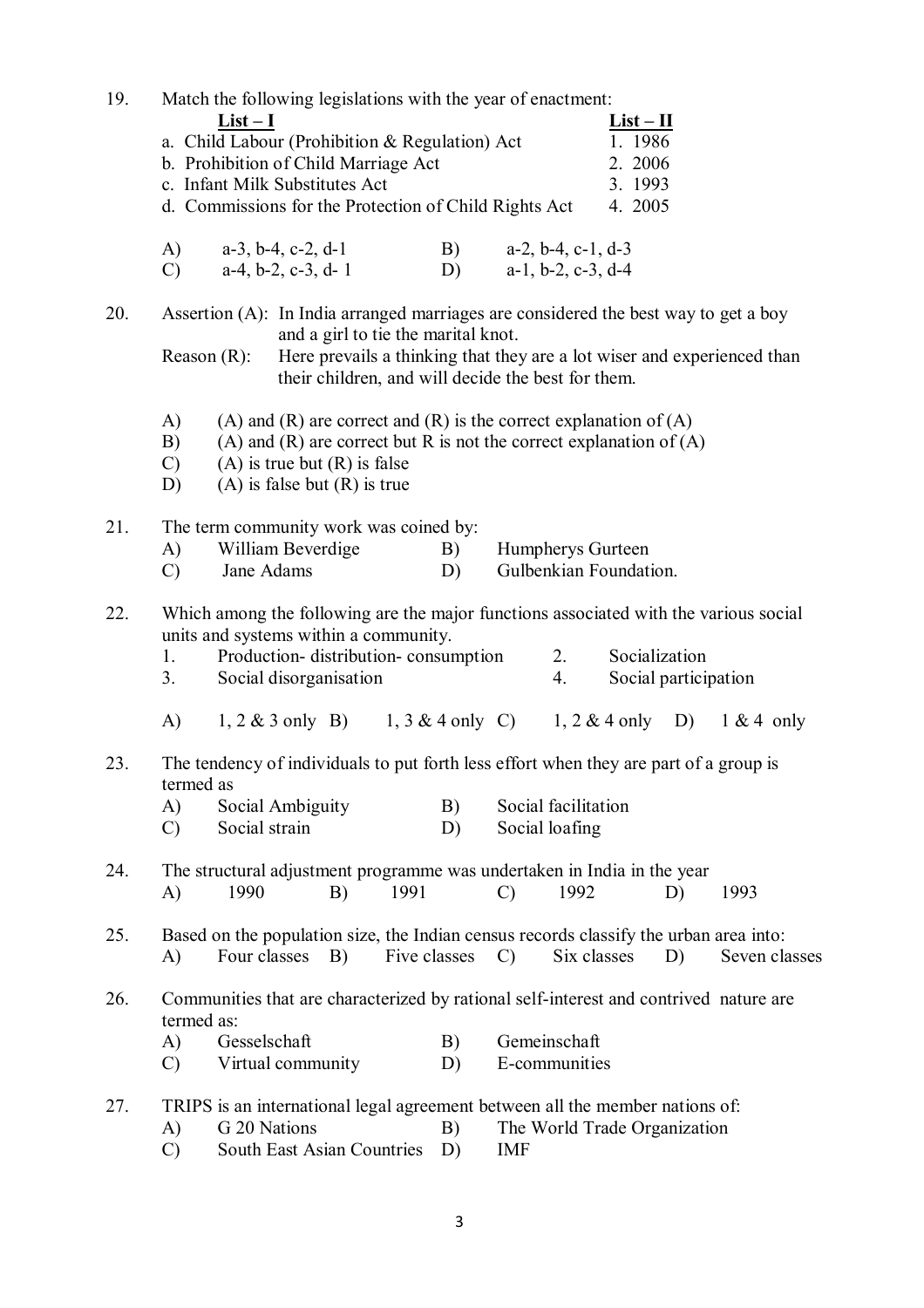28. Assertion and Reasoning:

Assertion (A): G20 aims to discuss policy pertaining to the promotion of international financial stability and issues that go beyond the responsibilities of any one organization. Yet international summit attracts demonstrations and anger

- Reason (R): Corporate greed and anti-capitalist views contribute to this.
- A) (A) and (R) are correct and (R) is the correct explanation of  $(A)$
- B) (A) and (R) are correct but R is not the correct explanation of  $(A)$
- $(C)$  (A) is true but  $(R)$  is false
- D) (A) is false but  $(R)$  is true
- 29. Which among the following is not a feature of urban communities?
	- A) Secondary relationships B) Social anonymity
	- C) Social heterogeneity D) Informal means of social control
- 30. Who among the following is not related to the social disorganization theory?
	- A) Gaines and Miller B) Sampson and Groves
	- C) Tajfel and Turner D) Shaw and McKay
- 31. The Land Gift Movement, was a voluntary land reform movement in India, started by Acharya Vinoba Bhave in
	- A) Ranga Reddy B) Pochampally
	- C) Visakhapatnam D) Dindigal
- 32. The Chipko movement originated in the Himalayan region of:
	- A) Uttarakhand B) Jharkhand
	- C) Himachal Pradesh D) Sikkim
- 33. Which among the following is not part of Travis Hirschi's Social control theory?
	- A) Ties to family, school and other aspects of society serve to diminish one's propensity for deviant behaviour.
	- B) Crime occurs when such bonds are weakened or are not well established.
	- C) Without bonds, crime is an inevitable outcome
	- D) Seek to explain why people engage in deviant behaviour
- 34. The process of discarding former behaviour patterns and accepting new ones as part of a transition in one's life.
	- A) Pro-socialization B) Proactive socialization<br>
	C) Re-socialization D) Anticipatory socialization
	- Anticipatory socialization

35. Where is the Kudankulam Nuclear Power Plant located?

- A) Salem B) Kanyakumari
- C) Pudukottai D) Tirunelveli
- 36. The term used to describe the process of contacts between different cultures and the customs.
	- A) Acculturation B) Conformity
	- C) Assimilation D) Cultural relativism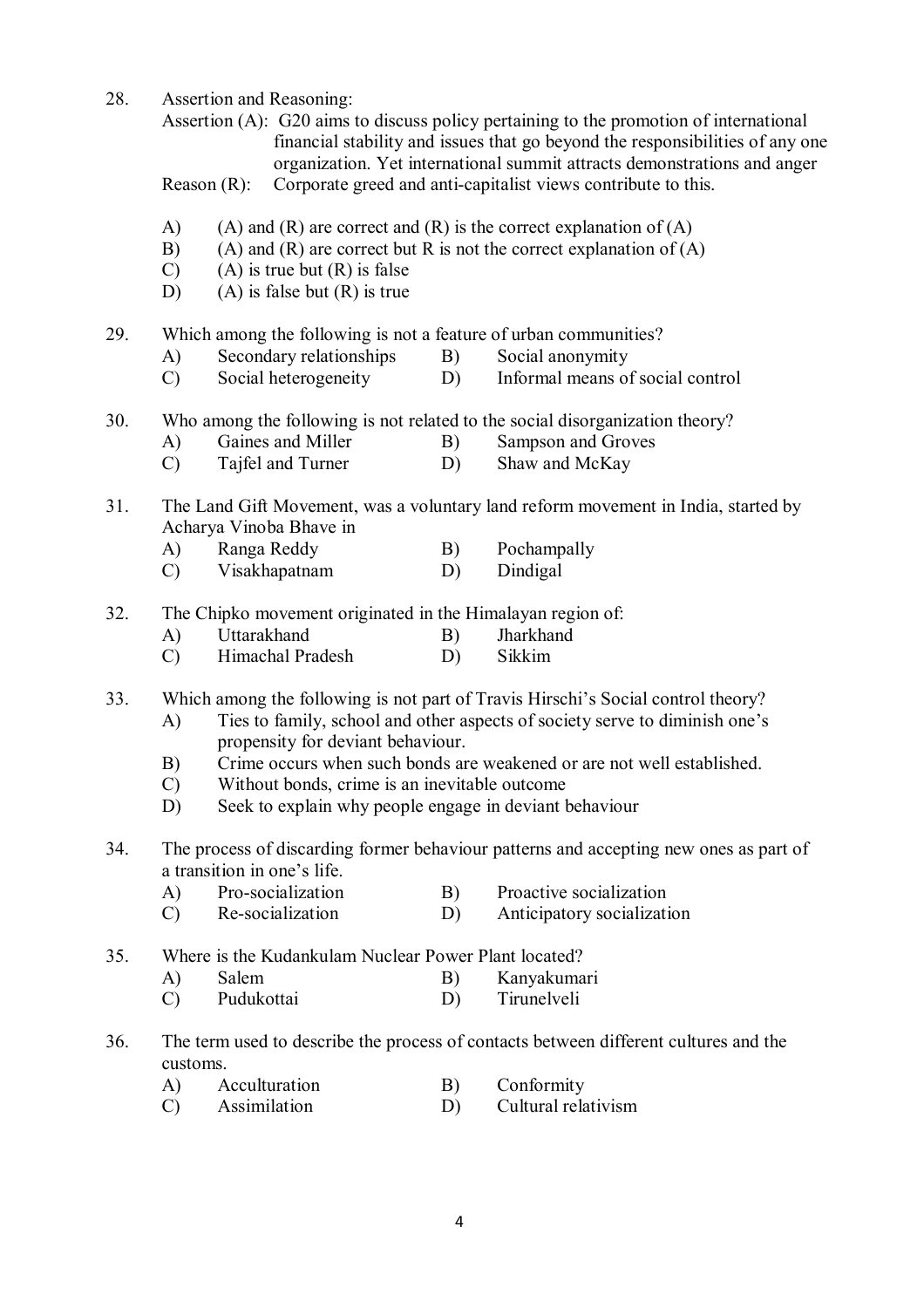| 37. | Agreement to promote international trade by reducing or eliminating trade barriers<br>such as tariffs or quotas:<br><b>SAP</b><br><b>WTO</b><br>A)<br>B) |                                                                                                                                                                |    | $\mathcal{C}$             | <b>TRIP</b>      |                                             | D)                                                  | <b>GATT</b>    |  |             |
|-----|----------------------------------------------------------------------------------------------------------------------------------------------------------|----------------------------------------------------------------------------------------------------------------------------------------------------------------|----|---------------------------|------------------|---------------------------------------------|-----------------------------------------------------|----------------|--|-------------|
|     |                                                                                                                                                          |                                                                                                                                                                |    |                           |                  |                                             |                                                     |                |  |             |
| 38. | Life Index?                                                                                                                                              | Which among the following are the indicators used to measure Physical Quality of                                                                               |    |                           |                  |                                             |                                                     |                |  |             |
|     | 1.<br>3.                                                                                                                                                 | Basic literacy rate<br>Life expectancy at age one                                                                                                              |    |                           | 2.<br>4.         | Infant mortality<br>Maternal Mortality rate |                                                     |                |  |             |
|     | A)                                                                                                                                                       | 1, 2 & 3 only B) 1, 3 & 4 only C) 1, 2 & 4 only D) 1 & 4 only                                                                                                  |    |                           |                  |                                             |                                                     |                |  |             |
| 39. | Which among the following is not part of GDP calculations?<br>Government investment and spending<br>1.<br>3.<br>Gross investment                         |                                                                                                                                                                |    |                           | 2.<br>4.         | <b>Exports</b>                              | Private consumption                                 |                |  |             |
|     | A)                                                                                                                                                       | 1, 2 & 3 only B) 1, 3 & 4 only C) 1, 2 & 4 only D) 1 & 4 only                                                                                                  |    |                           |                  |                                             |                                                     |                |  |             |
| 40. | The term 'social investigation' in casework was first coined by ------<br>J L Moreno<br>B)<br>A)<br>Jessie Taft<br>$\mathcal{C}$<br>D)                   |                                                                                                                                                                |    | Mary Richmond<br>Pearlman |                  |                                             |                                                     |                |  |             |
| 41. | A)<br>C)                                                                                                                                                 | The SDGs followed by the:<br>Global Development Goals<br>B)<br>Millennium Development Goals<br>World Development Goals<br><b>Green Development Goals</b><br>D) |    |                           |                  |                                             |                                                     |                |  |             |
| 42. | A)<br>$\mathcal{C}$                                                                                                                                      | What is Lev Vygotsky known for?<br>Learning theory<br>Socio-cultural theory                                                                                    |    |                           | B)<br>D)         |                                             | Ecological theory<br>Social modelling               |                |  |             |
| 43. |                                                                                                                                                          | The type of recording used in interdisciplinary setting is:                                                                                                    |    |                           |                  |                                             |                                                     |                |  |             |
|     | A)<br>$\mathcal{C}$                                                                                                                                      | Process recording<br>Summary recording                                                                                                                         |    |                           | D)               |                                             | B) Verbatim recording<br>Problem oriented recording |                |  |             |
| 44. |                                                                                                                                                          | The type of cell division through which nearly all cells of the human body except the                                                                          |    |                           |                  |                                             |                                                     |                |  |             |
|     | A)                                                                                                                                                       | sex cells replicate themselves<br>Meiosis                                                                                                                      | B) | Mitosis                   |                  | $\mathcal{C}$                               |                                                     | Mesodermits D) |  | Ectogenisis |
| 45. | baby's:                                                                                                                                                  | Which among the following is not part of Apgar score<br>The Apgar test is done by a doctor, midwife, or nurse. The provider examines the                       |    |                           |                  |                                             |                                                     |                |  |             |
|     | 1.                                                                                                                                                       | Breathing effort                                                                                                                                               |    |                           | 2.               | Heart rate                                  |                                                     |                |  |             |
|     | 3.                                                                                                                                                       | Body Weight                                                                                                                                                    |    |                           | $\overline{4}$ . | Muscle tone                                 |                                                     |                |  |             |
|     | A)<br>$\mathcal{C}$                                                                                                                                      | $1, 2 \& 3$ only<br>$1, 2 \& 4$ only                                                                                                                           |    |                           | B)<br>D)         | $1 & 4$ only                                | 1, $3 & 4$ only                                     |                |  |             |
| 46. |                                                                                                                                                          | Oedipus complex is a situation found in                                                                                                                        |    |                           |                  |                                             |                                                     |                |  |             |
|     | A)                                                                                                                                                       | Oral Stage<br>Phallic Stage                                                                                                                                    |    |                           | B)               | Anal Stage<br><b>Latent Stage</b>           |                                                     |                |  |             |
|     | $\mathcal{C}$                                                                                                                                            |                                                                                                                                                                |    |                           | D)               |                                             |                                                     |                |  |             |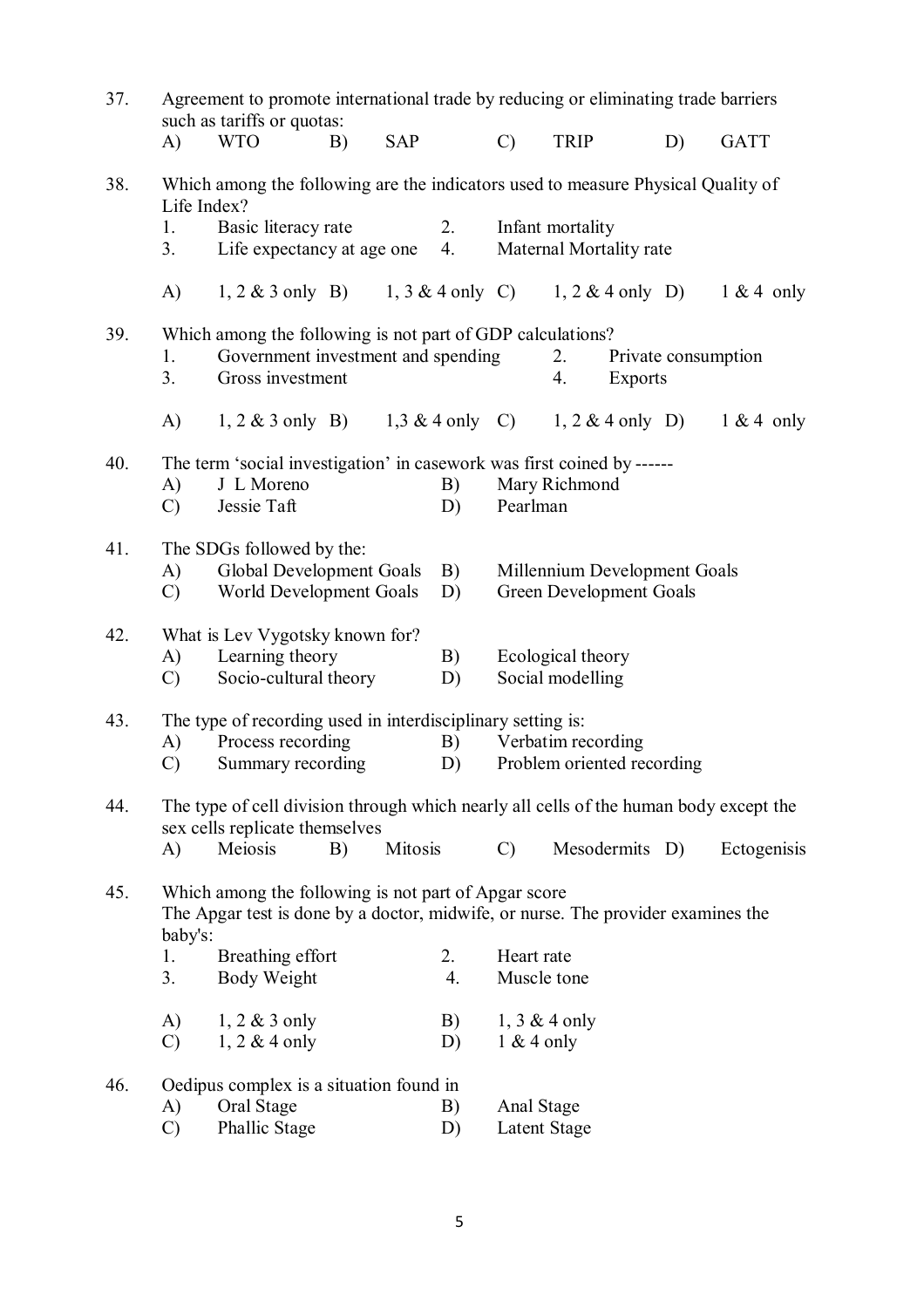- 47. Which of Piaget's stages is associated with Youth?
	- A) Formal Operational B) Preoperational
	- C) Concrete Operational D) Sensori-motor
- 48. Liquids that cause water loss and loss of calcium and zinc in the urine is:
	- A) Dizygotic B) Diastolic disorder
	- C) Death Drop D) Diuretics
- 49. Gantt chart is:
	- A) Visual representation of project schedule
	- B) Oral representation of a project schedule
	- C) Time based representation of a project
	- D) Evaluation of a project
- 50. The correct sequence of Bowlby's stages of attachments are:
	- A) Indiscriminate, asocial, specific, multiple
	- B) Specific, asocial, indoctrinate, multiple
	- C) Indiscriminate, multiple, asocial, specific
	- D) Asocial, indiscriminate, specific, multiple

51. Match the concepts in List-I with their propagators in List-II<br> $I \text{ ist } \mathbf{I}$ **List-I List-II**

|                | енясті                        |               | еняс-п                        |
|----------------|-------------------------------|---------------|-------------------------------|
| a.             | <b>Reality Theory</b>         |               | Alfred Adler                  |
| $\mathbf b$ .  | <b>Trait Factor Theory</b>    | 2.            | E.G. Williamson               |
| $\mathbf{c}$ . | Eclecticism                   | $\mathcal{E}$ | F. C Throne                   |
| $\mathbf{d}$ . | Individual Psychology         | 4.            | William Glasser               |
|                |                               |               |                               |
| A)             | $a-2$ , $b-1$ , $c-4$ , $d-3$ | B)            | $a-3$ , $b-2$ , $c-4$ , $d-1$ |
| $\mathcal{C}$  | $a-3$ , $b-4$ , $c-2$ , $d-1$ | D)            | $a-4$ , $b-2$ , $c-3$ , $d-1$ |

- 52. Nine steps in the counseling process is given by
	- A) Marjorie Neslon B) G Egan
	- C) J M Fuster D) Carl Rogers
- 53. Dealing with the feeling between the counselee and the counselor in the here and now is:
	- A) Confrontation B) Immediacy
	- C) Transference D) Counter transference

# 54. Beck's Cognitive therapy for depression requires the client to

- A) Keep a diary of achievements
- B) Keep a mood and dream diary
- C) Set attainable life goals
- D) Make an objective assessment of their beliefs
- 55. A unique form of counselling approach that looks to explore difficulties from a philosophical perspective and focusing on the human condition as a whole is:
	- A) Gestalt approach B) Eclectic approach
	- C) Existential approach D) Humanistic approach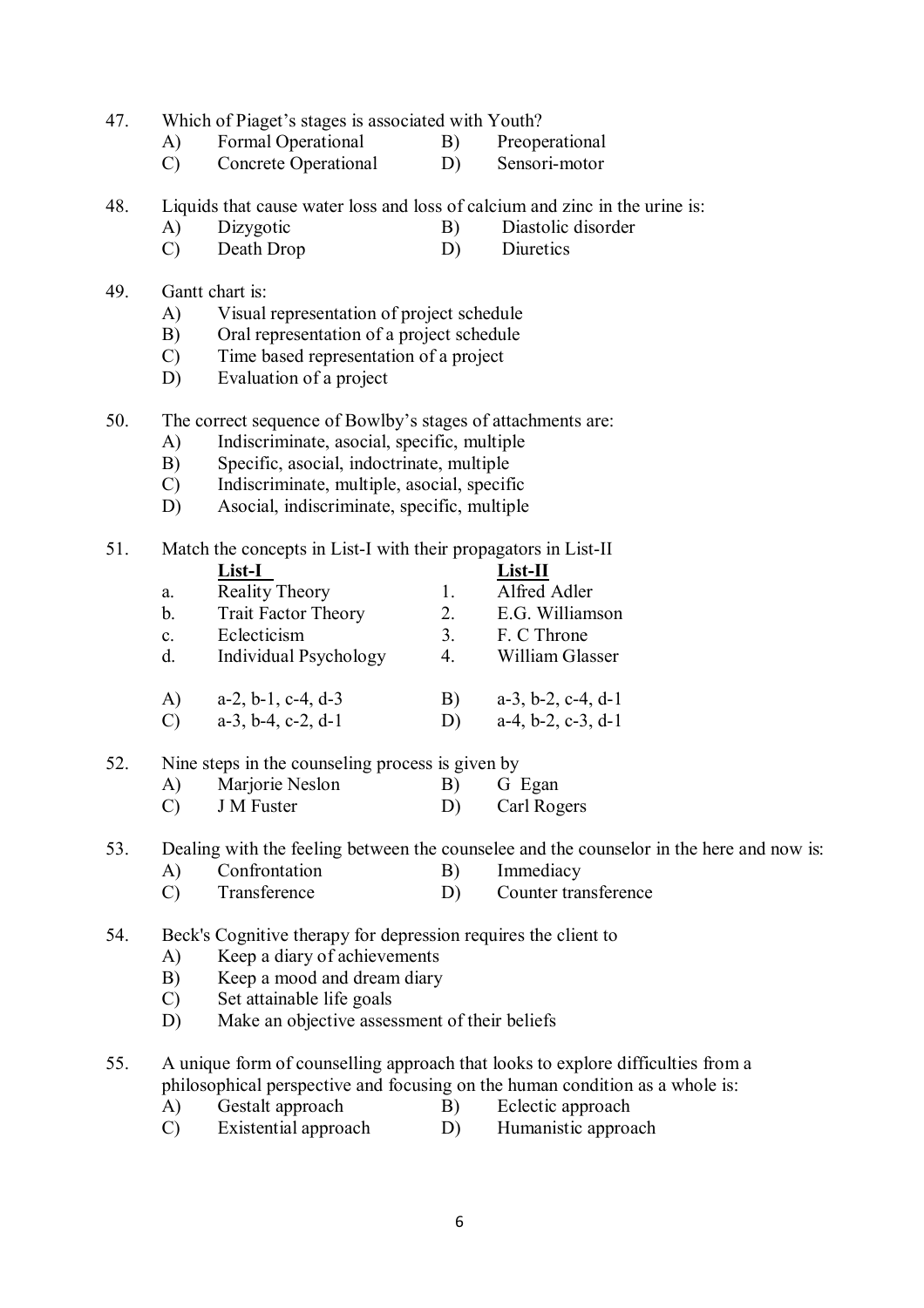- 56. Which among the following are the common elements of trauma
	- 1. It was unexpected;
	- 2. The person was unprepared
	- 3. There was nothing the person could do to prevent it from happening.
	- 4. Feel socially disconnected
	- A) 1, 2 & 3 only B) 1, 3 & 4 only C) 1, 2 & 4 only D) 1 & 4 only

57. The correct sequence of Carkhuff's models of counselling process are:

- A) Attending-responding-personalising-initiating-evaluating
- B) Initiating -responding-attending-personalising-evaluating
- C) Attending-initiating-responding-personalising-evaluating
- D) Initiating –personalising -responding-evaluating
- 58. Assertion and Reasoning

Assertion (A): The Principles of family planning program in India must be taught in the higher secondary schools

Reasoning (R): The problem of overpopulation demands instructs at all educational and social levels to ensure its success.

- A) (A) and (R) are correct and (R) is the correct explanation of  $(A)$
- B) (A) and  $(R)$  are correct but R is not the correct explanation of  $(A)$
- $(C)$  (A) is true but  $(R)$  is false
- D) (A) is false but  $(R)$  is true
- 59. Which of the following is wrong matching?
	- A) Transactional Analysis Eric Berne
	- B) Positive psychology Heinroth
	- C) Humanist psychologist Carl rogers
	- D) Logo therapy Viktor Frankl

60. Assertion (A): Social workers are one among the many professionals engaged in counseling individuals with emotional and other problems.

Reason (R): Besides social workers, other professionals providing counseling services include the psychiatrists, psychologists, psychoanalysts, nursing personnel, religious leaders, teachers and other volunteers.

- A) Both A and R are true B) Both A and R are false.<br>
C) A is true, but R is false D) A is false, but R is true
- A is true, but  $R$  is false
- 61. The Non Possessive warmth is expressed to the client by:
	- 1. Give respect
	- 2. Think positively in others point of view
	- 3. Acceptance
	- 4. Concern for the client in a non- dominating way
	- A) 1, 2 & 3 only B) 1, 3 & 4 only C) 1, 2 & 4 only D) 1 & 4 only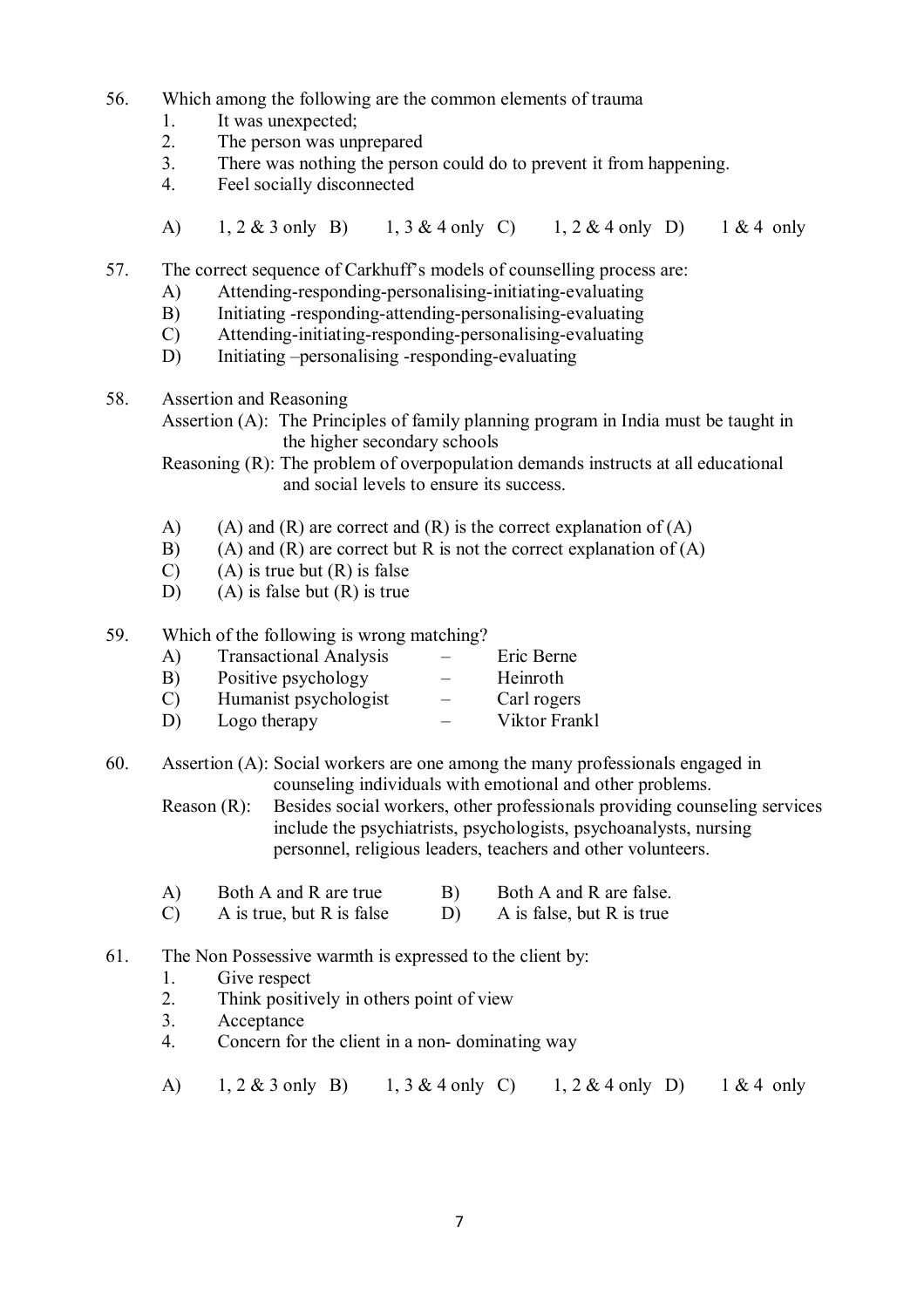62. Assertion and Reasoning

Assertion (A): Case worker must be practical in nature. He must be a person of genuineness being real, honest in their approach and never go beyond her/his limit.

Reason (R): Case worker must have a capacity to handle any situation, being resourceful and helpful having knowledge, attitude, experience and a position to identify and solve internal problem of client.

- A) A and R are correct and R is the correct explanation of A
- B) A and R are correct but R is not the correct explanation of A
- C) A is true but R is false
- D) A is false but R is true
- 63. Classified treatment method in social Case Work was developed by:
	- A) Florence Hollis B) Virginia Robinson
	- C) Goden Hamilton D) Grace Mathew
- 64. The term 'relationship' in social case work was used for the first time by Virginia Robinson in her book
	- A) Social Case Work: Problem-solving approach
	- B) Case Work: A Psychosocial Therapy
	- C) A changing Psychology in social case work<br>
	D) Principles of Casework Recording
	- Principles of Casework Recording
- 65. Which among the following is not part of Dynamic Diagnosis?
	- A) Proper evaluation of the client's current problem as he is experiencing
	- B) Tries to delineate the causes and development of presenting difficulty
	- C) Role of psychological, biological, social and environmental factors in the causation of the problem.
	- D) Case worker and client engage in appropriate corrective action or treatment

# 66. Match the Case Work book under List-I with the authors associated with it in List-II

| List-I                                                | $List-II$       |
|-------------------------------------------------------|-----------------|
| a. Social Work Processes                              | 1. B R Compton  |
| b. Effective Case Work Practice: An Eclectic approach | 2. Joel Fischer |
| c. Working with People The Helping Process            | 3. Naomi Brill  |
| d. Social Casework: A Problem-Solving Process         | 4. Perlman H.H. |
|                                                       |                 |

A) a-2, b-1, c-3, d-4 B) a-1, b-2, c-3, d-4 C) a-4, b-3, c-1, d-2 D) a-2, b-3, c-1, d-4

# 67. The first training programme for caseworkers was in the form of:

- A) Courses in agencies B) Summer courses
	- C) Community based agencies D) Professional schools
- 68. A social worker is utilizing environmental manipulation as a technique when he/she
	- A) Represents the agency at a health and welfare council meeting
	- B) Uses a psychosocial framework
	- C) Suggest the use of psychoactive medications
	- D) Helps the client find more satisfying employment in a supportive environment.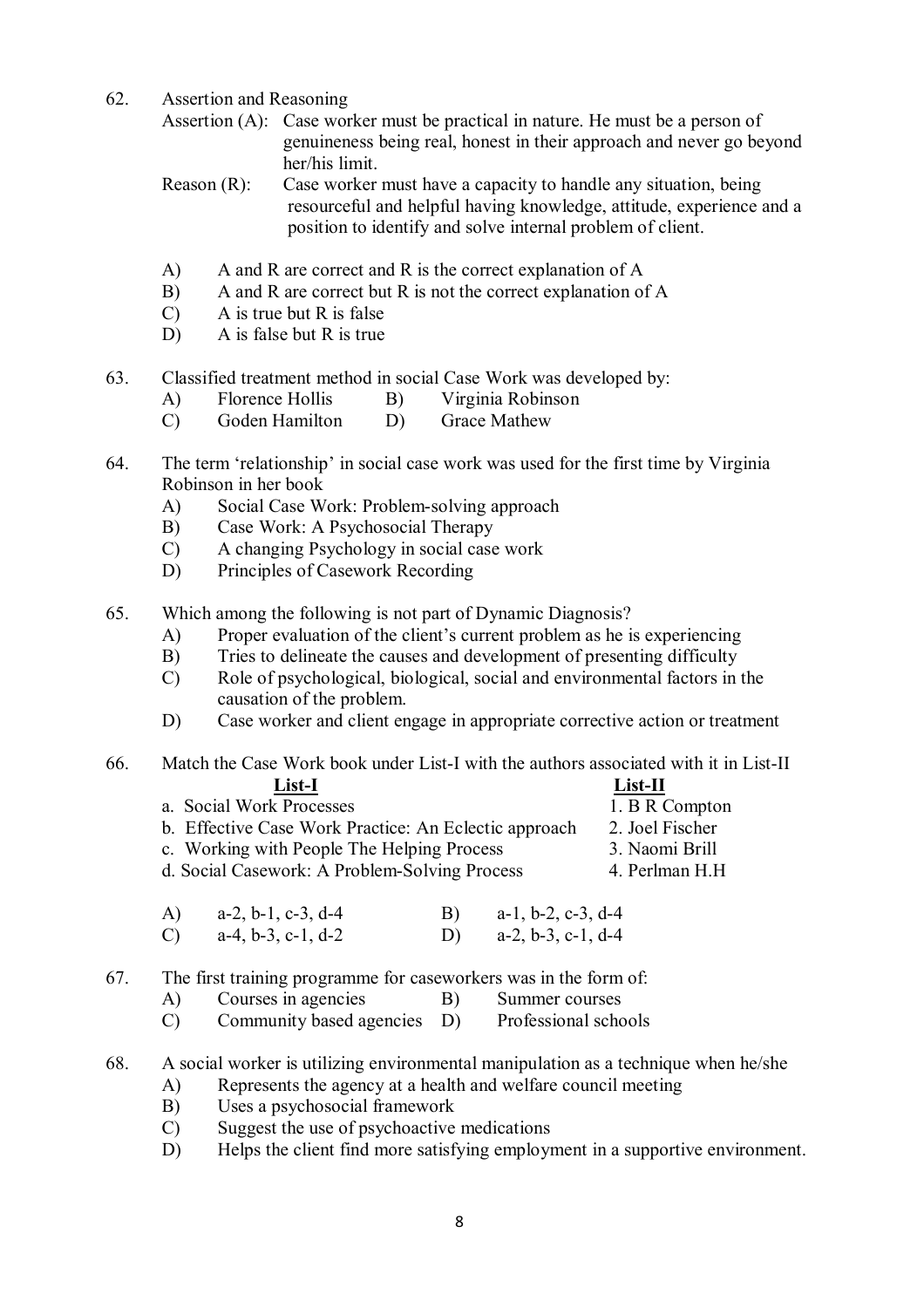- 69. In treating a client in crisis, the case worker should focus on
	- A) Some specific problems in day-to-day functioning
	- B) A wide range of problems affecting the client
	- C) Personality problems of the client
	- D) Immediately presenting problem
- 70. Assertion (A): Case situations are seldom comparable and as such the information gathered in case studies is often not comparable.

Reason (R): The subject under case study are usually described in terms of the characteristics exhibited by the subject/case itself.

- A) Both A and R are true B) Both A and R are false
- $(C)$  A is true, but R is false  $(D)$  A is false, but R is true
- 71. Paranoid personality disorder is characterized by all except:
	- A) High awareness
	- B) Lack of interest in social or personal relationships
	- C) Limited range of emotional expression
	- D) Inability to pick up normal social cues
- 72. Which among the following is not a support need in a social group work context? 1. Offering Information 2. Encouraging 3. Diagnosing 4. Mediating

A) 1, 2 & 3 only B) 1, 3 & 4 only C) 2, 3 & 4 only D) 1 & 4 only

73. Which among the following theory is suitable to the statement "Employees motivation is dependent on leaders behaviour that influences goal paths and the relative attractiveness of the goals involved"?

- A) Path-goal theory B) Expectancy theory
- C) Behavioural theory D) Balance theory
- 74. Who is the author of "Social group work models: Possession and Heritage"
	- A) Breton & Harstad B) Papell & Rothman
	- C) Toseland & Poole M.S D) Hurley & Caplan

75. The pattern of communication, in which the leader is the central figure and communication occurs from the leader to the member and from the member to the leader is

A) Round Robin B) Grape-win C) May Pole D) Horizontal

76. As per the definition of social group work by Siddiqui (2008) the group work refers to 1. Size of the group - Working with a small group and a medium size group

- 2. Purpose
- 3. Types of clients
- 4. Workers expertise
- A)  $1, 2 \& 3$  only B)  $1, 3 \& 4$  only C)  $2, 3 \& 4$  only D) All the four

77. The relationship between the worker and group is based on: A) Agency B) Group feeling C) Empathy D) Acceptance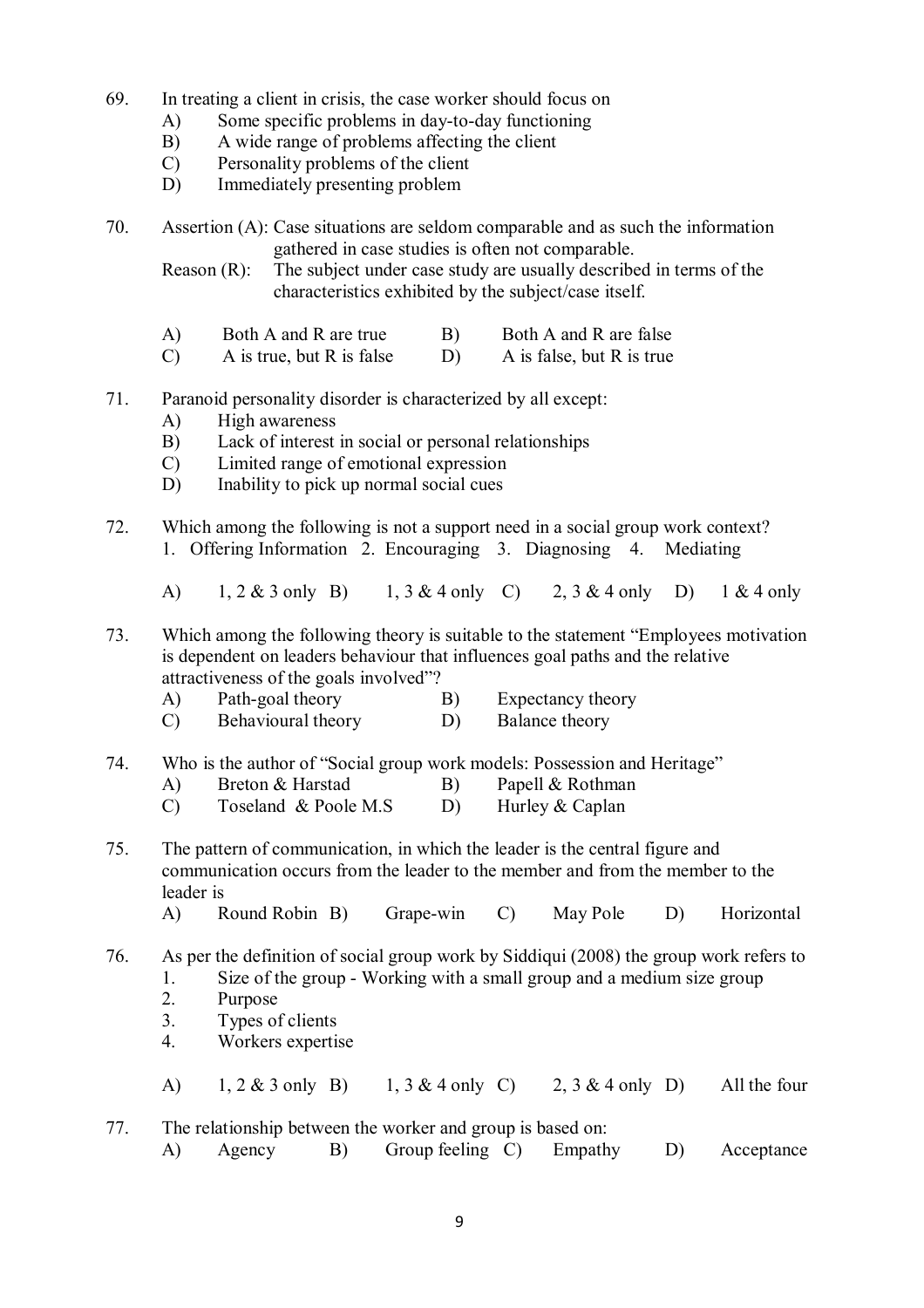- 78. Who defines Social Group Work as the development of persons through the interplay of personalities in group situations, and at the creation of such group situations to provide for integrated, co-operative group action for common?
	- A) Sallie Bright B) Coyle
	- C) Wilson & Ryland D) Konapka
- 79. According to Napier and Gershenfeld (1993) identify the correct sequence of perception that can influence communication
	- A) Life positions that result from experiences in early childhood- stereotypes-the status and position of the communicator-previous experiences
	- B) Previous experiences-Life positions that result from experiences in early childhood- stereotypes-the status and position of the communicator
	- C) Stereotypes-the status and position of the communicator-previous experiences-Life positions that result from experiences in early childhood
	- D) The status and position of the communicator-previous experiences- life positions that result from experiences in early childhood- stereotypes
- 80. Who is the author of "Group Work: Theories and Practices"
	- A) Hurley & Caplan B) Breton & Harstad
	- C) Siddiqui H Y D) Toseland & Poole M.S
- 81. The success of group work is mainly determined by
	- A) The group bond developed among members
	- B) The improved performance in the social role of the members
	- C) The regularity of member's attendance
	- D) The social worker's capacity to use innovative techniques.
- 82. Who proposed the community organisation model Neighbourhood Development Model, System Change Model and Structural Change Model?
	- A) Rothman & Papell B) Mary Veil
	- C) Hurley & Caplan D) Siddiqui H Y
- 83. Which principle of community organisation is known as basket principle?
	- A) Principle of dual approach
	- B) Principle of manifold programmes
	- C) Principle of multiple strategies
	- D) Principle of legitimization

# 84. Which committee identified community organisation as a method of social work?

- A) Beveridge commission B) Lane committee
- C) Chicago committee D) Sallie Bright Commission
- 85. Assertion (A) : The current phase of community work in India is characterized by a growing dissatisfaction
	- Reason (R): Slow and less than envisaged outcome of practice along with the impact of globalization and privatization and the following neo-liberal offensive on welfare
	- A) A and R are correct and R is the correct explanation of A
	- B) A and R are correct but R is not the correct explanation of A
	- C) A is true but R is false
	- D) A is false but R is true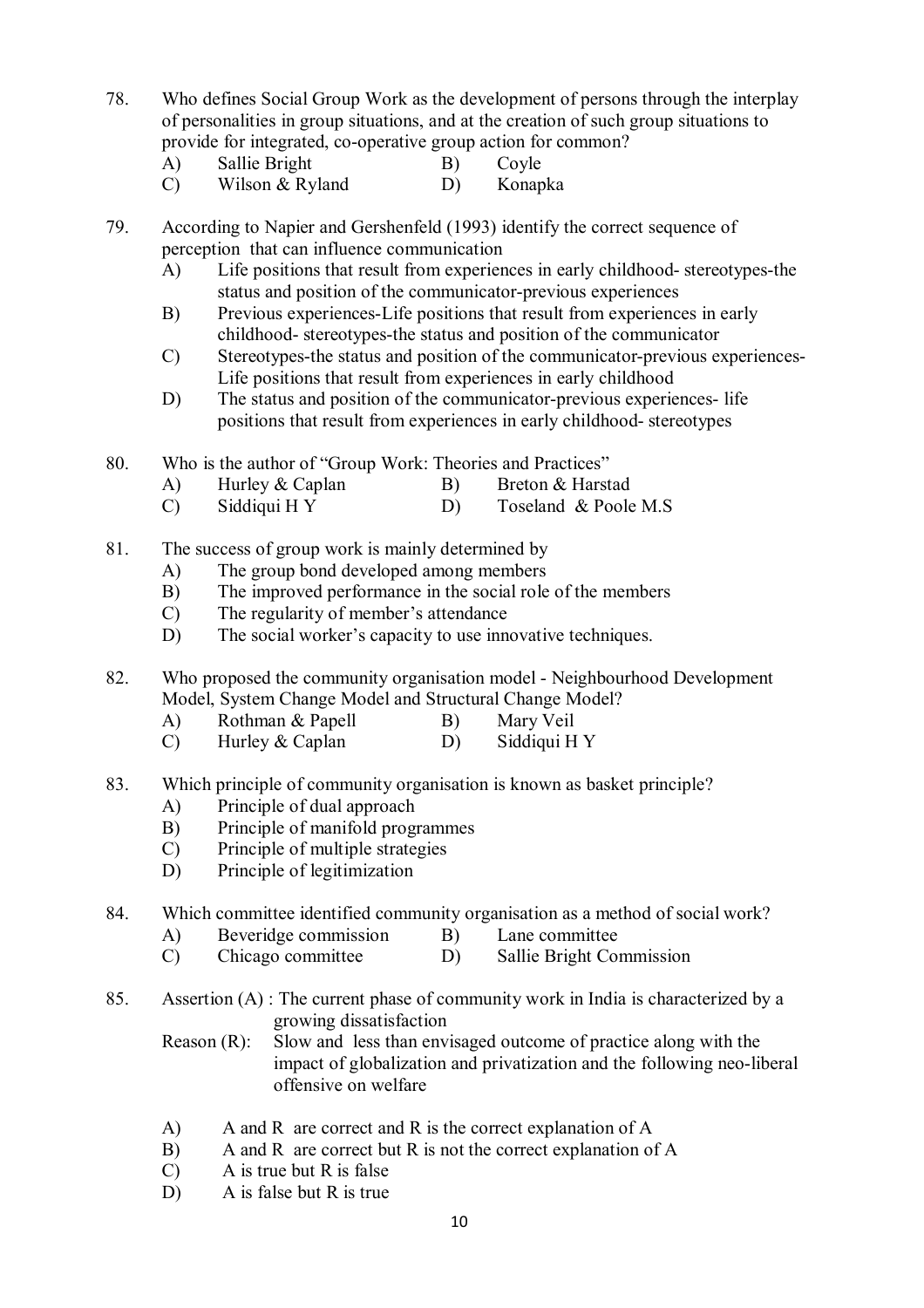| 86. |  |  |  | The major factor that distinguish social action from social movement |
|-----|--|--|--|----------------------------------------------------------------------|
|     |  |  |  |                                                                      |

- 1. Deliberate collective endeavour
- 2. Promote change in any direction and by any means
- 3. Non-violence
- 4. Illegality
- A) 1, 2 & 3 only B) 1, 3 & 4 only C) 2, 3 & 4 only D) 1, 2 & 4 only
- 87. Dual economies are countries
	- A) With double capital and labor
	- B) With a modern manufacturing sector as well as traditional agriculture sector.
	- C) That specializes in labor-intensive products more than capital-intensive products.
	- D) With foreign-owned and domestically-owned capital.
- 88. The Social Mobilization Tradition approach to community organisation presented by Saul Alinsky is also known as
	- A) Social productions B) Campaigns
	- C) Redistribution movements D) Operations
- 89. Method of societal analysis given by two philosophers 1. Karl Marx 2. Friedrich Engels 3. Saul Alinsky 4. Paul Gaviere A) 2 & 3 only B) 1 & 4 only C) 3 & 4 only D) 1 & 2 only

90. Who suggested a set of twenty eight principles of community organization?

- A) Arthur Dunham B) Murray G. Ross
- C) H. Y. Siddiqui D) Jack Rothman

91. Who sums up the scope of the subject by the letters of the word POSDCoRB?

- A) L. Urwick B) Henri Fayol
- C) Luther Gulick D) P.M Queen
- 92. The work "Synergy" means 'one of one equals three', is derived from A) Latin B) Greek C) German D) Sanskrit
- 93. Type of organization in which authority flows from top to bottom and responsibility flows from bottom to top.
	- A) Functional organisation B) Line organisation
	- C) Staff organisation D) Matrix organisation
- 94. Which is the section under Companies Act, 2013 dealing with CSR?
	- A) Section 25 B) Section 35 C) Section 130 D) Section 135
- 95. The process of focused change to meet objectives and goals desired in the society is termed as:
	- A) Social welfare B) Social growth
	- C) Social development D) Social protection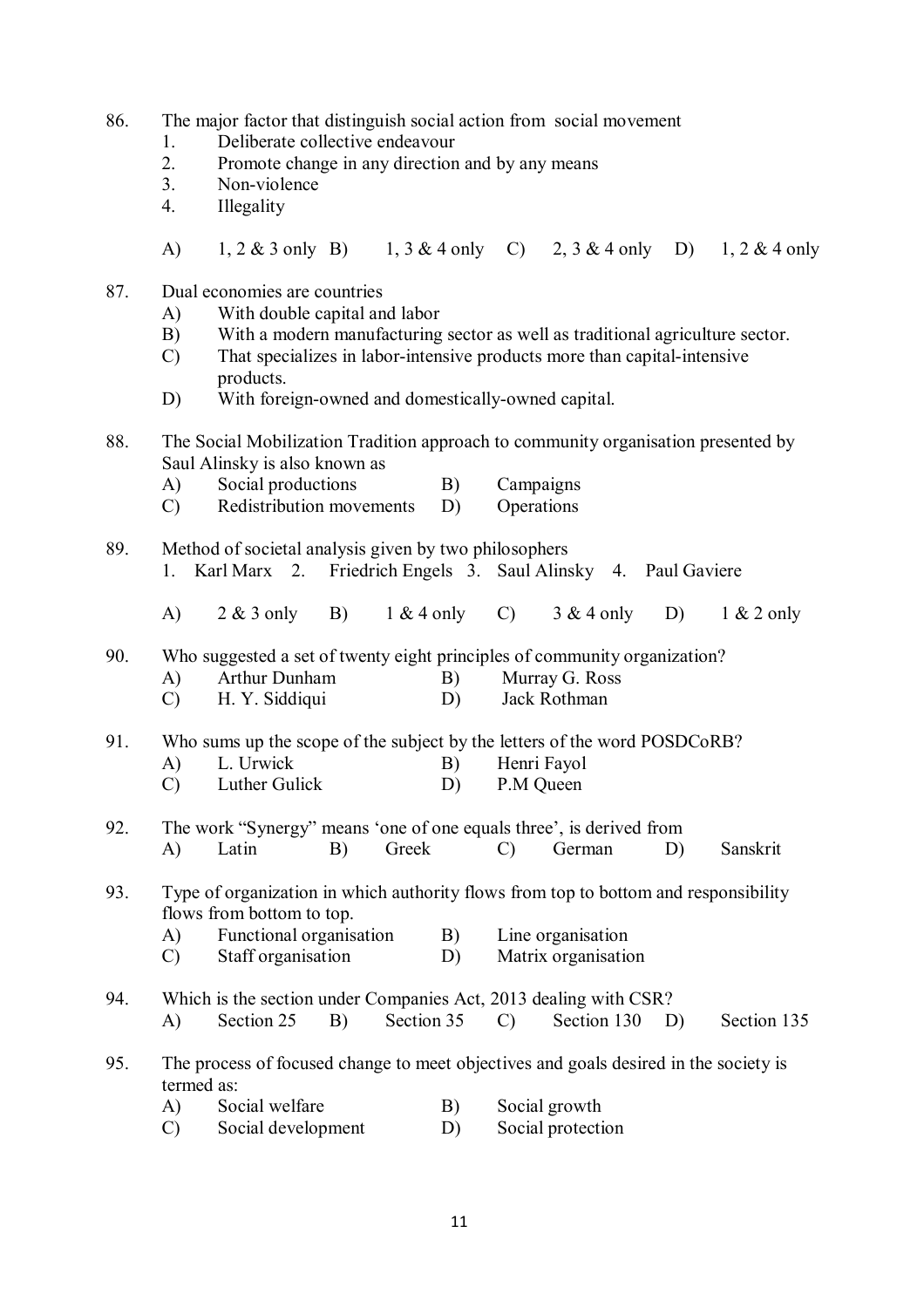96. Match the approaches under List-I with the persons associated with it in List-II **List-I List-II** a. Classical Approach 1. Luther Gulick and Lyndall Urwick b. Scientific Management 2. F.W. Taylor c. Human Relations Approach 3. Chester Barnard d. Systems Approach 4. Elton Mayo A) a-2, b-1, c-3, d-4 B) a-1, b-2, c-4, d-3 C)  $a-4, b-3, c-1, d-2$  D)  $a-2, b-3, c-1, d-4$ 97. Assertion (A): Social welfare programmes require qualified and trained social welfare personnel to perform social welfare functions efficiently. Reason (R): Social welfare administration aims to apply professional competence to achieve social work goals. A) A and R are correct and R is the correct explanation of A B) A and R are correct but R is not the correct explanation of A C) A is true but R is false D) A is false but R is true 98. A process to help the staff members to learn according to their needs, to utilize their knowledge and skills and improve their capacities and abilities so that they perform their responsibilities and duties of their job efficiently is termed as A) Performance appraisal B) Organising C) Directing D) Job analysis 99. Public administration is: 1. The non-political public bureaucracy operating in a political system 2. Deals with the ends of the State 3. Concerned with policy execution 4. Covers all branches of government A)  $1, 2 \& 3$  only B)  $1, 3 \& 4$  only C)  $2, 3 \& 4$  only D) All the above 100. What is the key word in understanding organization structure? A) Control B) Change C) Process D) Delegation 101. The enumeration of an entire population<br>A) Sample B) Census A) Sample B) Census C) Illustration D) Survey 102. A variable that is related to each of two variables the result of which is to produce the appearance of a relationship between the two variables. A) Confounding variables B) Distorter variables C) Extraneous variables D) Independent variables 103. Which is the right order of research process? 1. Originating research question 2. Specify the objectives 3. Formulation of hypothesis 4. Designate/operationalize variables 5. Define concepts A) 1, 2, 3, 4, 5 B) 1, 2, 5, 4, 3 C) 1, 3, 5, 2, 4 D) 1, 3, 2, 4, 5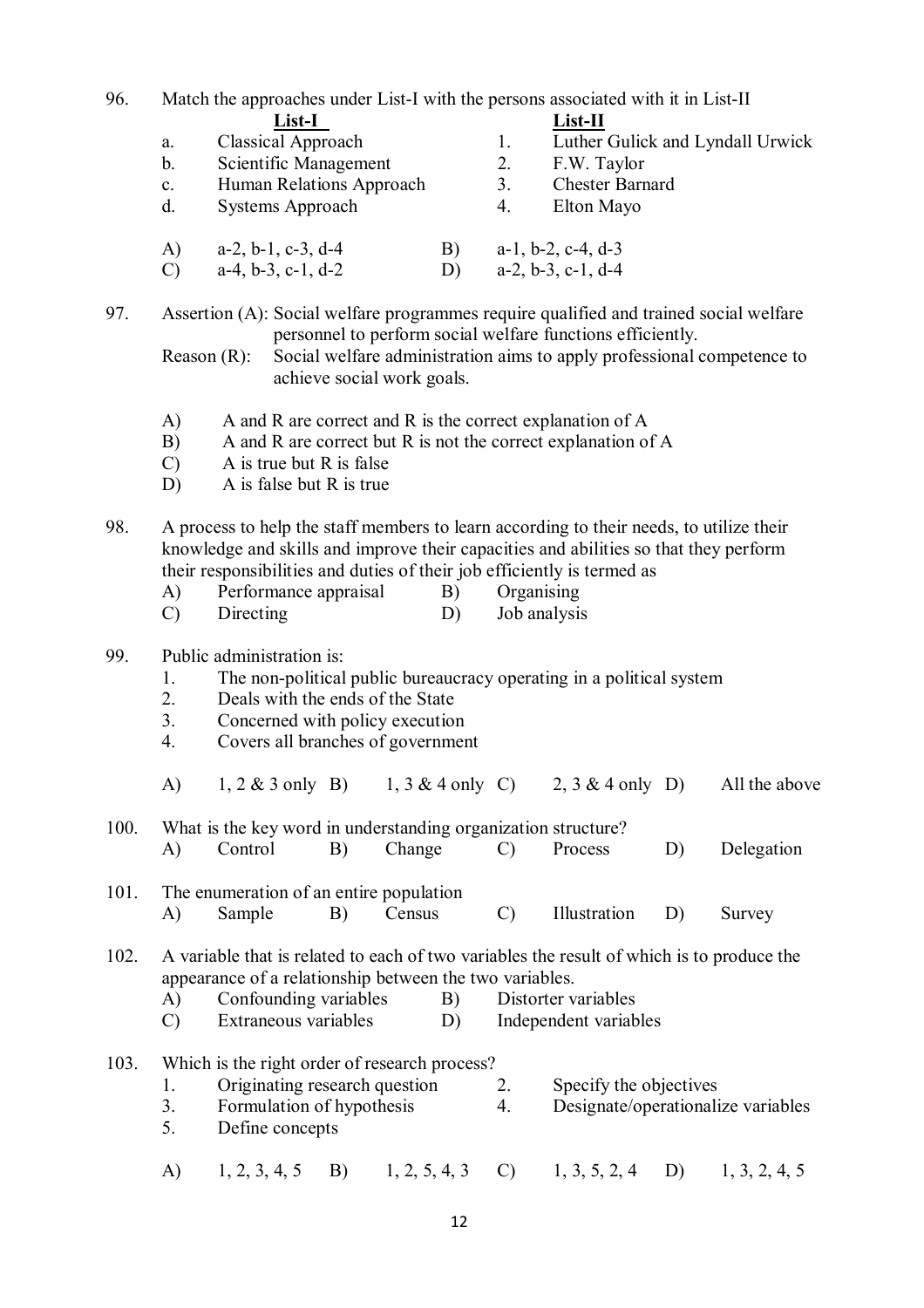- 104. The most important criterion of a good sample is its:
	- A) Size and representativeness
	- B) Population and size
	- C) Representativeness and adequacy
	- D) Ambiguities and Obscurities
- 105. A book is an example of
	- A) Close concepts B) Distinct concept
	- C) Constructs D) None of the above

106. Qualitative research as a research strategy do NOT subscribe to one of below features.

- A) Inductivist B) Constructionist
- C) Interpretivist D) Deductivist
- 107. The use of more than one method or source of data in the study of a social phenomenon to cross-check the findings
	- A) Trustworthiness B) Triangulation
	- C) Transcription D) Unobtrusiveness
- 108. A concern with whether an indicator appears to reflect the content of the concept in question is:
	- A) External Validity B) Internal validity
	- C) Face validity D) Predictive validity

109. Assertion (A): The major objective of social work research is to search for answers to questions raised regarding treatment effectiveness in social work practice

Reason (R): Demand for higher standards of social work services and accountability of professional social workers paved the way for use of computer technology in social work research.

- A) A and R are correct and R is the correct explanation of A
- B) A and R are correct but R is not the correct explanation of A
- C) A is true but R is false
- D) A is false but R is true

# 110. Match Descriptions in List-I to their concepts in List-II:

- a. Moving of two variables together 1. Average<br>
b. Spread of values in a series 2. Regression
- b. Spread of values in a series
- c. Significant single figure representing whole series 3. Correlation
- d. Prediction of the unknown value of one variable 4. Standard deviation from the known value of the other variable

| A) $a-3, b-1, c-2, d-4$ | B) $a-3, b-4, c-1, d-2$ |
|-------------------------|-------------------------|
| C) $a-4, b-2, c-3, d-1$ | D) $a-3, b-4, c-2, d-1$ |

# 111. Which is the time related PRA method that provides an aggregate of the various landmark events as perceived by the local people?

- A) Trend analysis B) Historical transect
- C) Time line D) Participatory genealogy

# **List – I List - II**

- -